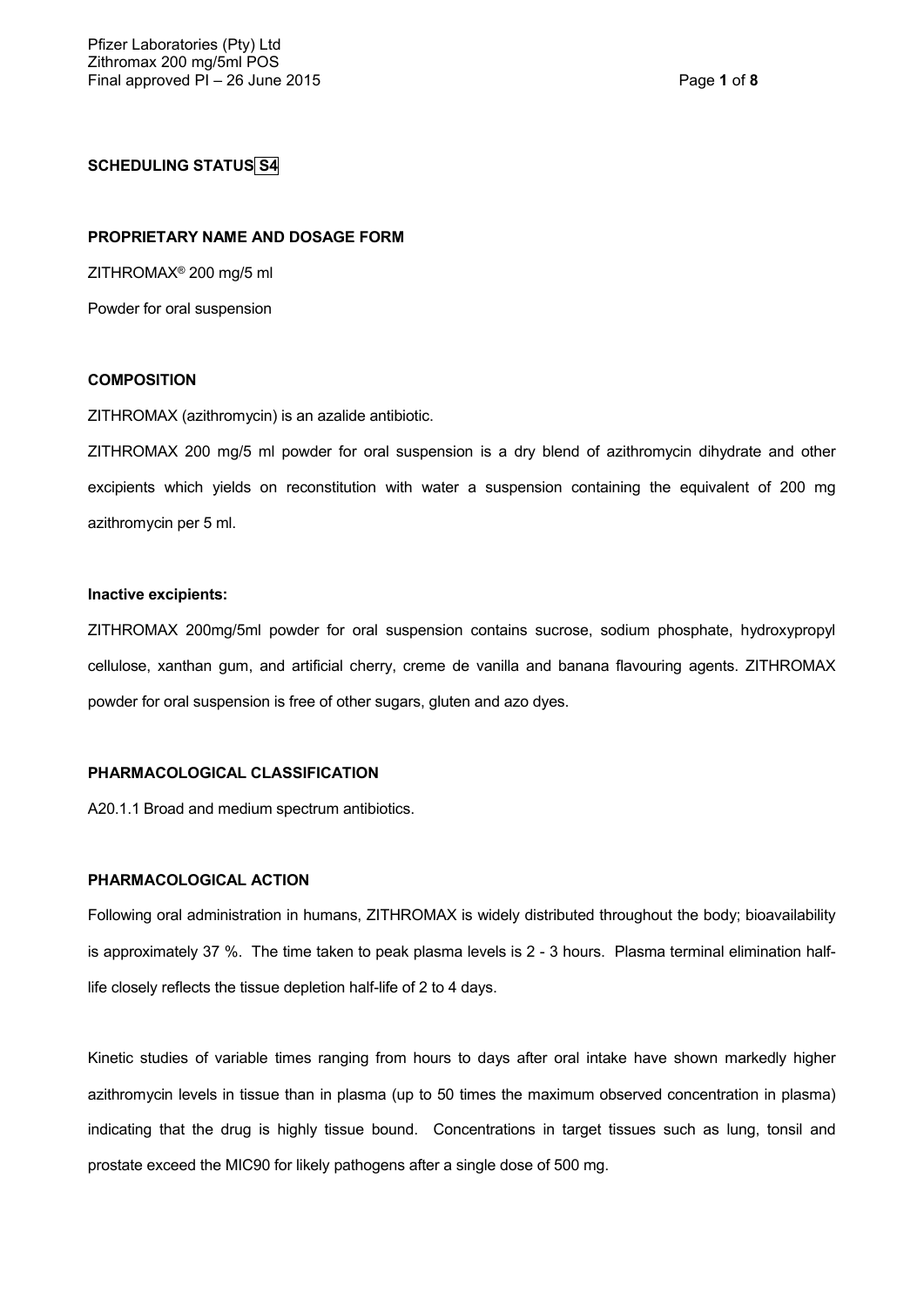*In vitro* sensitivity does not necessarily imply *in vivo* efficacy. Azithromycin demonstrates activity *in vitro* against a wide range of Gram-positive and Gram-negative bacteria including:

*Staphylococcus aureus; Streptococcus pneumoniae, Streptococcus pyogenes* (Group A) and other Streptococcus species; *Haemophilus influenzae; Moraxella catarrhalis; Bordetella pertussis; Borrelia burgdorferi; Haemophilus ducreyi; and Chlamydia trachomatis*. Azithromycin also demonstrates *in vitro* activity against *Mycoplasma pneumoniae* and *Treponema pallidum.*

### **INDICATIONS**

## **Children : 1 year and over (under 45 kg)**

ZITHROMAX is indicated for pharyngitis/tonsillitis and otitis media caused by susceptible organisms.

## **Adults and children over 45 kg**:

ZITHROMAX is indicated for mild to moderate infections caused by susceptible organisms; in lower respiratory tract infections including bronchitis due to *Haemophilus influenzae, Moraxella catarrhalis, Streptococcus pneumoniae* or *Staphylococcus aureus* and pneumonia due to *Streptococcus pneumoniae* or *Haemophilus influenzae;* uncomplicated skin and soft tissue infections; sinusitis due to *Haemophilus influenzae, Streptococcus pneumoniae* or *Staphylococcus aureus;* and as an alternative to first line therapy of pharyngitis/tonsillitis.

## **CONTRAINDICATIONS**

ZITHROMAX is contraindicated in patients with a known hypersensitivity to azithromycin, erythromycin or any of the macrolide antibiotics.

Because of the theoretical possibility of ergotism, ZITHROMAX and ergot derivatives should not be coadministered.

#### **Use in hepatic impairment:**

As the liver is the principal route of excretion of ZITHROMAX, it should not be used in patients with hepatic disease.

## **Use during pregnancy and lactation:**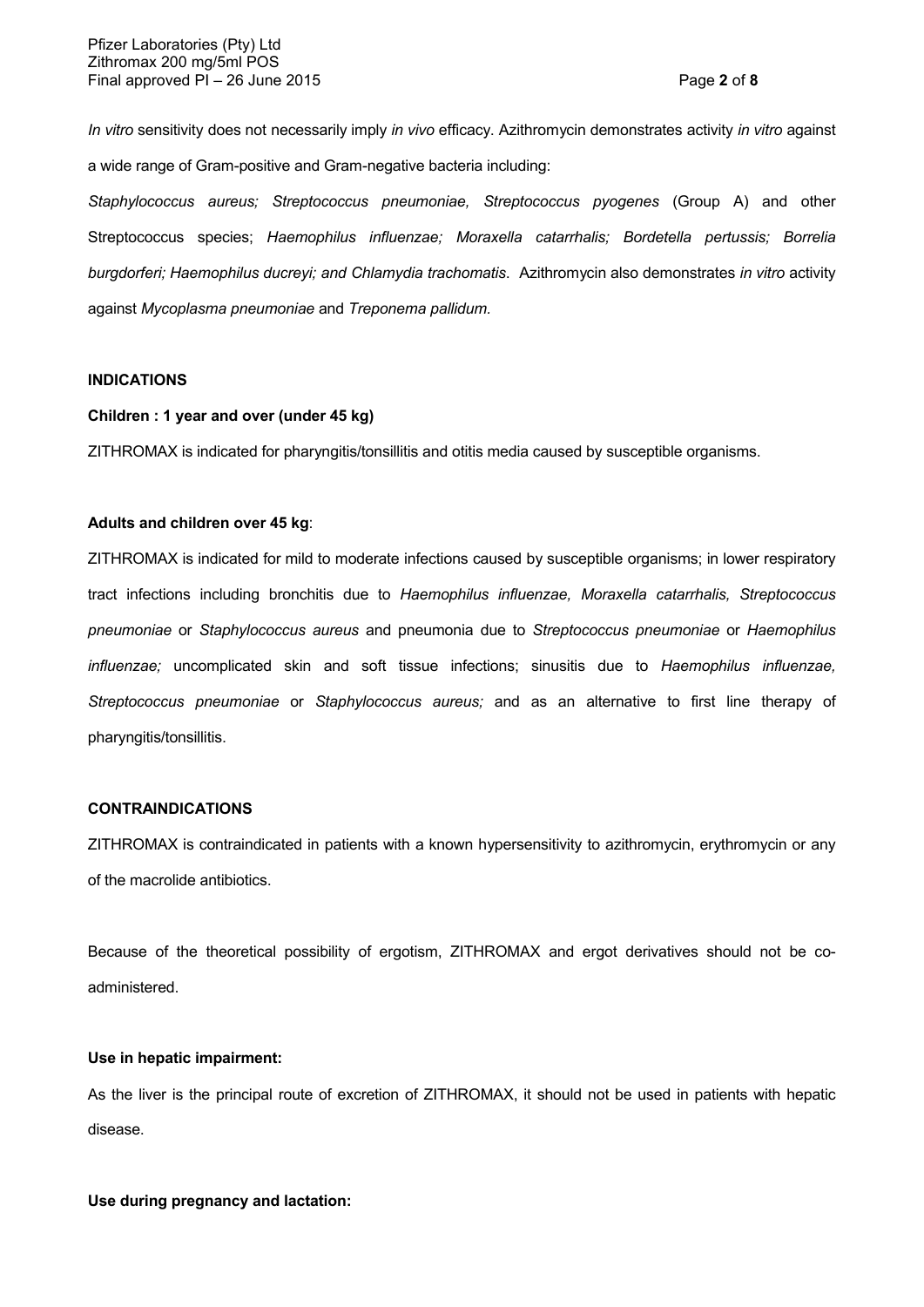The safety and efficacy of ZITHROMAX in pregnancy and lactation have not been established.

## **WARNINGS and SPECIAL PRECAUTIONS**

Rare serious allergic reactions, including angioedema and anaphylaxis (rarely fatal), have been reported. Some of these reactions with azithromycin have resulted in recurrent symptoms and required a longer period of observation and treatment.

Pseudomembranous colitis has been reported and may range in severity from mild to life threatening. Therefore it is important to consider this diagnosis in patients with diarrhoea subsequent to administration of ZITHROMAX.

Observation for signs of superinfection with non-susceptible organisms, including fungi, is recommended.

### **Use in renal impairment:**

There are no data regarding ZITHROMAX® usage in patients with renal impairment, thus caution should be exercised when prescribing ZITHROMAX in these patients.

#### **Use in children under 1 year of age:**

The safety and efficacy of ZITHROMAX in children less than 1 year have not been established.

## **INTERACTIONS**

#### **Ergot derivatives:**

Because of the theoretical possibility of ergotism, ZITHROMAX and ergot derivatives should not be coadministered.

## *Special administration advised with the following:*

#### **Antacids:**

In patients receiving ZITHROMAX and antacids, ZITHROMAX should be taken at least 1 hour before or 2 hours after the antacid.

### **Cimetidine:**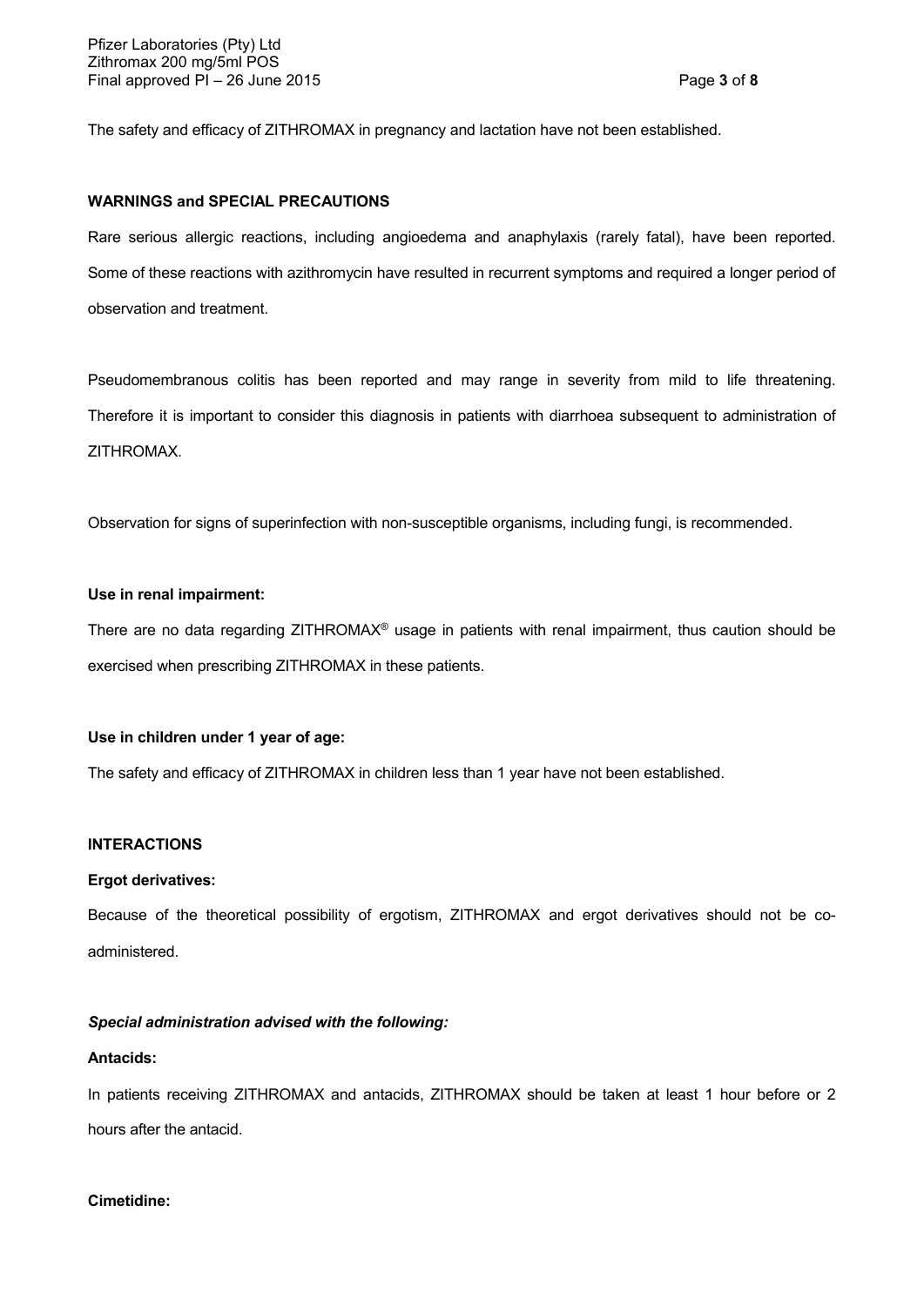A single dose of cimetidine administered 2 hours before ZITHROMAX had no effect on the pharmacokinetics of azithromycin.

### *No interactions reported with the following:*

#### **Carbamazepine:**

In a pharmacokinetic interaction study in healthy volunteers, no significant effect was observed on the plasma levels of carbamazepine or its active metabolite.

### **Methylprednisolone:**

In a pharmacokinetic interaction study in healthy volunteers, ZITHROMAX had no significant effect on the pharmacokinetics of methylprednisolone.

### **Theophylline:**

There is no evidence of any pharmacokinetic interaction when ZITHROMAX and theophylline are coadministered to healthy volunteers.

#### **Zidovudine:**

In a preliminary pharmacokinetic study of ZITHROMAX in HIV-positive patients treated with zidovudine, no significant effect on the pharmacokinetic parameters of zidovudine and its glucuronide metabolite was found. The only significant difference in azithromycin kinetics was a shortening of the time to reach maximal concentration when the first and last day levels were compared.

### *Special precautionary monitoring is advised with the following:*

## **Cyclosporin:**

Some of the related macrolide antibiotics interfere with the metabolism of cyclosporin. In the absence of pharmacokinetic studies or clinical data investigating potential interaction between ZITHROMAX and cyclosporin, caution should be exercised before co-administration of these two drugs. If co-administration is necessary, cyclosporin levels should be monitored and the dose adjusted accordingly.

### **Digoxin:**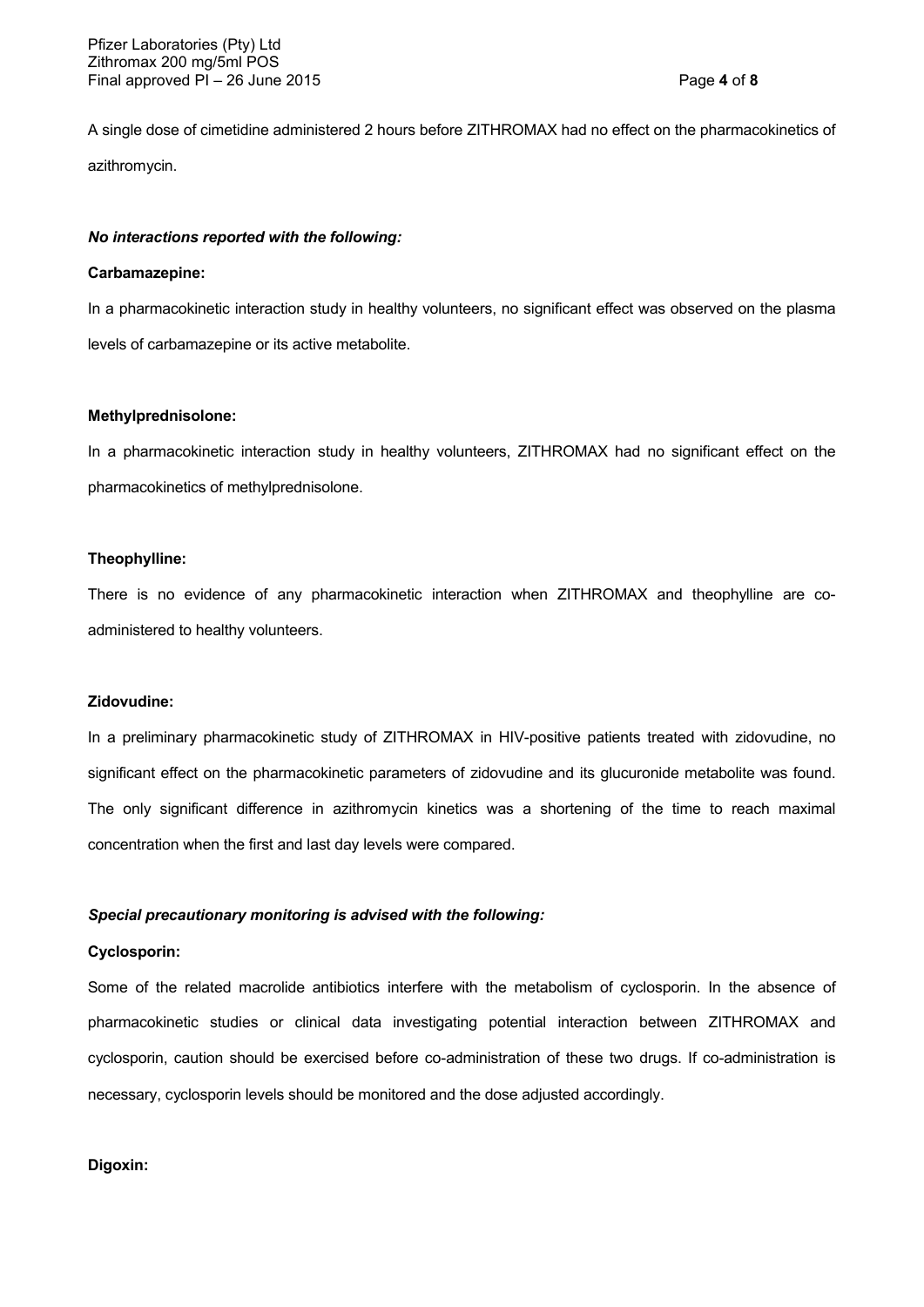Pfizer Laboratories (Pty) Ltd Zithromax 200 mg/5ml POS Final approved PI – 26 June 2015 Page **5** of **8**

Some of the macrolide antibiotics have been reported to impair the metabolism of digoxin (in the gut) in some patients. Therefore, in patients receiving concomitant ZITHROMAX, a related azalide antibiotic, and digoxin the possibility of raised digoxin levels should be borne in mind.

## **Warfarin:**

In a pharmacokinetic interaction study, ZITHROMAX did not alter the anticoagulant effect of a single 15 mg dose of warfarin administered to healthy volunteers. ZITHROMAX and warfarin may be co-administered, but monitoring of the prothrombin time should be continued as routinely performed.

#### **Terfenadine:**

There have been less frequent reports of an interaction in patients receiving ZITHROMAX and terfenadine where the possibility of such an interaction could not be entirely excluded.

## **DOSAGE AND DIRECTIONS FOR USE**

ZITHROMAX 200 mg/5 ml powder for oral suspension should be administered as a single daily dose ZITHROMAX suspension should be administered to children using the 5 ml oral dosing syringe or the spoon provided. ZITHROMAX suspension can be taken with food.

### **Reconstituting instructions for ZITHROMAX 200 mg/5 ml powder for oral suspension for**

## **15 ml and 30 ml bottles:**

The table below indicates the volume of water to be used for constitution:

| Amount of water to be | Total                  | deliverable | volume | Azithromycin   | concentration | after |
|-----------------------|------------------------|-------------|--------|----------------|---------------|-------|
| added                 | (azithromycin content) |             |        | reconstitution |               |       |
| 9 ml                  | 15 ml (600 mg)         |             |        | 200 mg/5 ml    |               |       |
| $15 \mathrm{m}$       | 30 ml (1200 mg)        |             |        | 200 mg/5 ml    |               |       |
|                       |                        |             |        |                |               |       |

Shake well before each use. Oversized bottle provides shake space. Keep tightly closed. After mixing store below 30 °C (no refrigeration required) and discard any unused suspension after 5 days.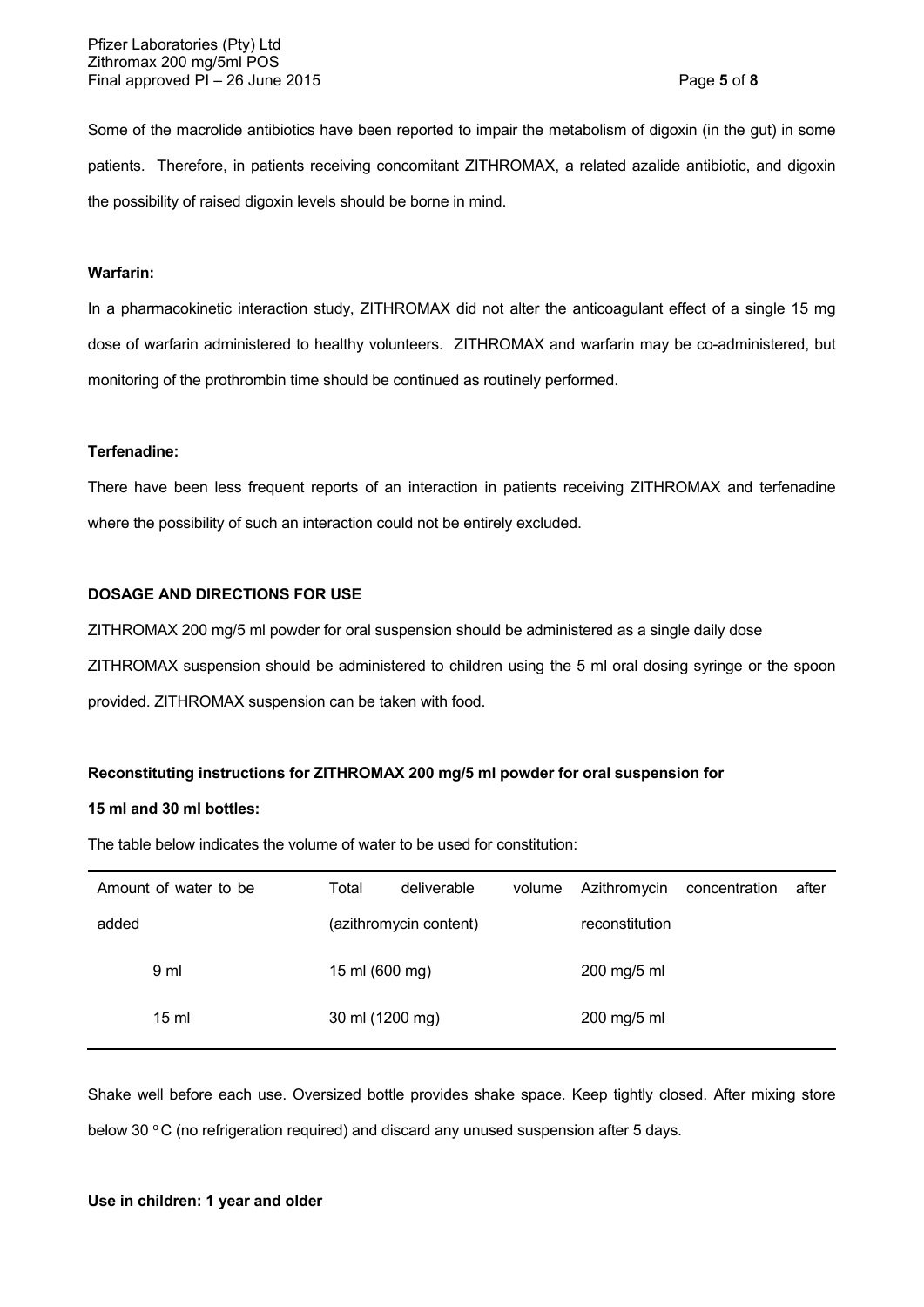The total dose in children is 30 mg/kg which should be given as a single daily dose of 10 mg/kg for 3 days according to the following guidance:

- < 15 kg: 10 mg/kg once daily on days 1 3.
- 15 25 kg: 200 mg (5 ml) once daily on days 1 3.
- 26 35 kg: 300 mg (7,5 ml) once daily on days 1 3.
- 36 45 kg: 400 mg (10 ml) once daily on days 1 3.
- > 45 kg: Dose as per adults (Refer to ZITHROMAX 500 mg Tablets PI).

## **SIDE EFFECTS**

The majority of side effects are gastrointestinal in origin with anorexia, nausea, abdominal discomfort (pain/cramps), flatulence, vomiting and diarrhoea less frequently resulting in dehydration, dyspepsia, constipation and loose stools.

There have been reports of hearing impairment, including hearing loss, deafness and or tinnitus in some patients receiving ZITHROMAX.

Interstitial nephritis and acute renal failure have been reported.

Cases of abnormal liver function including hepatitis and cholestatic jaundice have been reported.

Reductions in neutrophil counts have occasionally been observed.

There have been rare reports of taste disturbances.

Asthenia and parathesia have been reported although a causal relationship may not have been established.

The following side effects have occurred: Chest pain, melena, nephritis, vaginitis, headache, dizziness, convulsions, vertigo, somnolence and fatigue.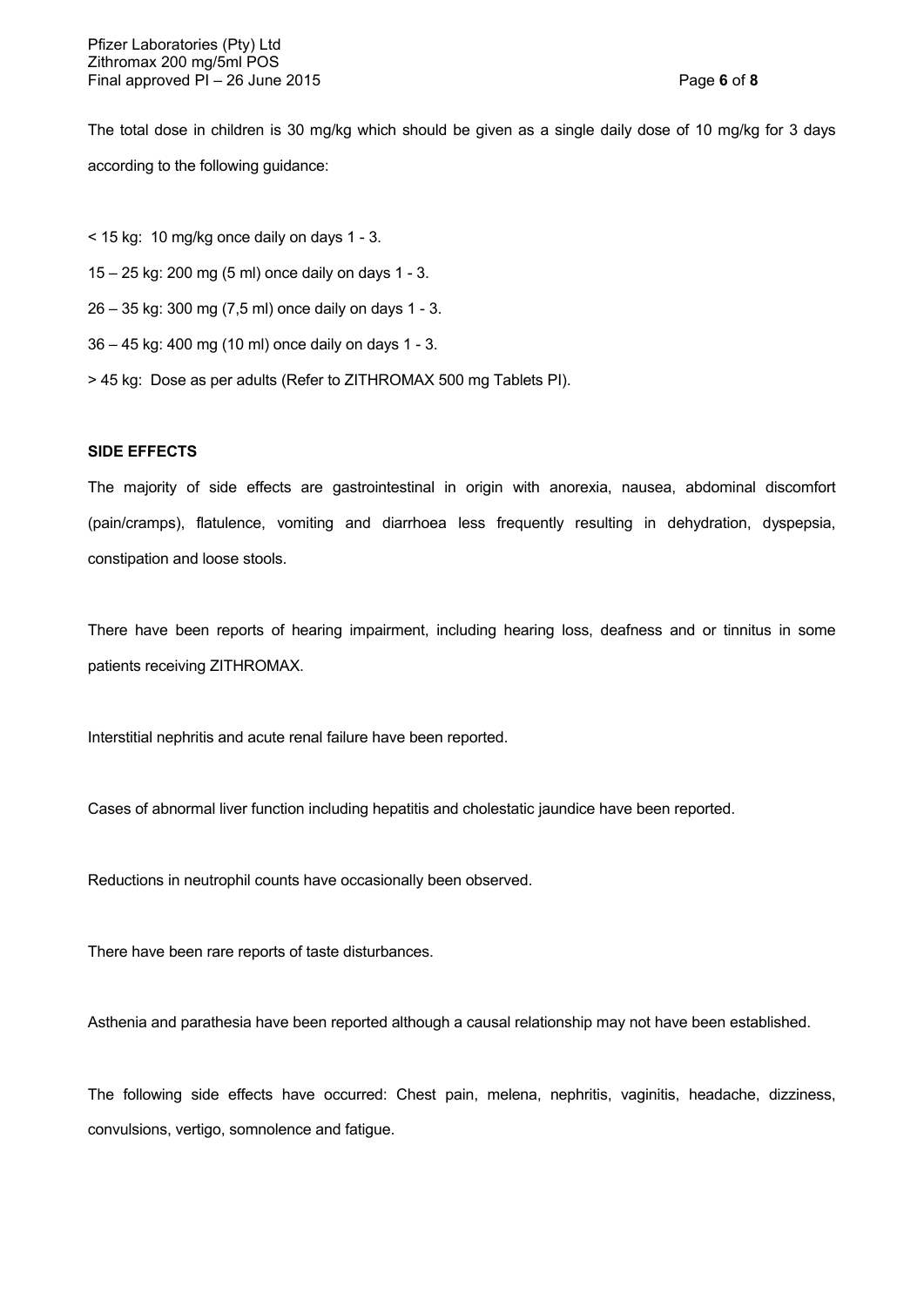Palpitations and arrythmias including ventricular tachycardia have been reported although a causal relationship with ZITHROMAX has not been established.

Allergic reactions including arthralgia, oedema, urticaria, rash, photosensitivity, angioedema and anaphylaxis (less frequently fatal) have occurred. (See Warnings and Special precautions). Less frequently, serious skin reactions including erythema multiforme, Stevens Johnson syndrome and toxic epidermal necrolysis have occurred.

## **KNOWN SYMPTOMS OF OVERDOSAGE AND PARTICULARS OF ITS TREATMENT**

There are no data on overdosage with ZITHROMAX. Typical symptoms of overdosage with macrolide antibiotics include hearing loss, severe nausea, vomiting and diarrhoea. Gastric lavage and general supportive measures are indicated.

## **IDENTIFICATION**

ZITHROMAX 200 mg/5 ml powder for oral suspension is a dry powder which yields on reconstitution with water a cherry/banana flavoured suspension with a slight vanilla odour.

The colour of the powder and reconstituted suspension is white to off-white.

## **PRESENTATION**

ZITHROMAX 200 mg/5 ml powder for oral suspension:

Plastic bottles containing powder to produce 15 ml, or 30 ml reconstituted suspension.

#### **STORAGE INSTRUCTIONS**

Store at or below 30 °C. No refrigeration required. Keep out of reach of children. The reconstituted suspension should be stored below 30 °C and any unused suspension discarded after 5 days.

## **REGISTRATION NUMBER**

ZITHROMAX 200 mg/5 ml : 27/20.1.1/0279

## **NAME AND BUSINESS ADDRESS OF THE HOLDER OF THE CERTIFICATE OF REGISTRATION**

Pfizer Laboratories (Pty) Ltd